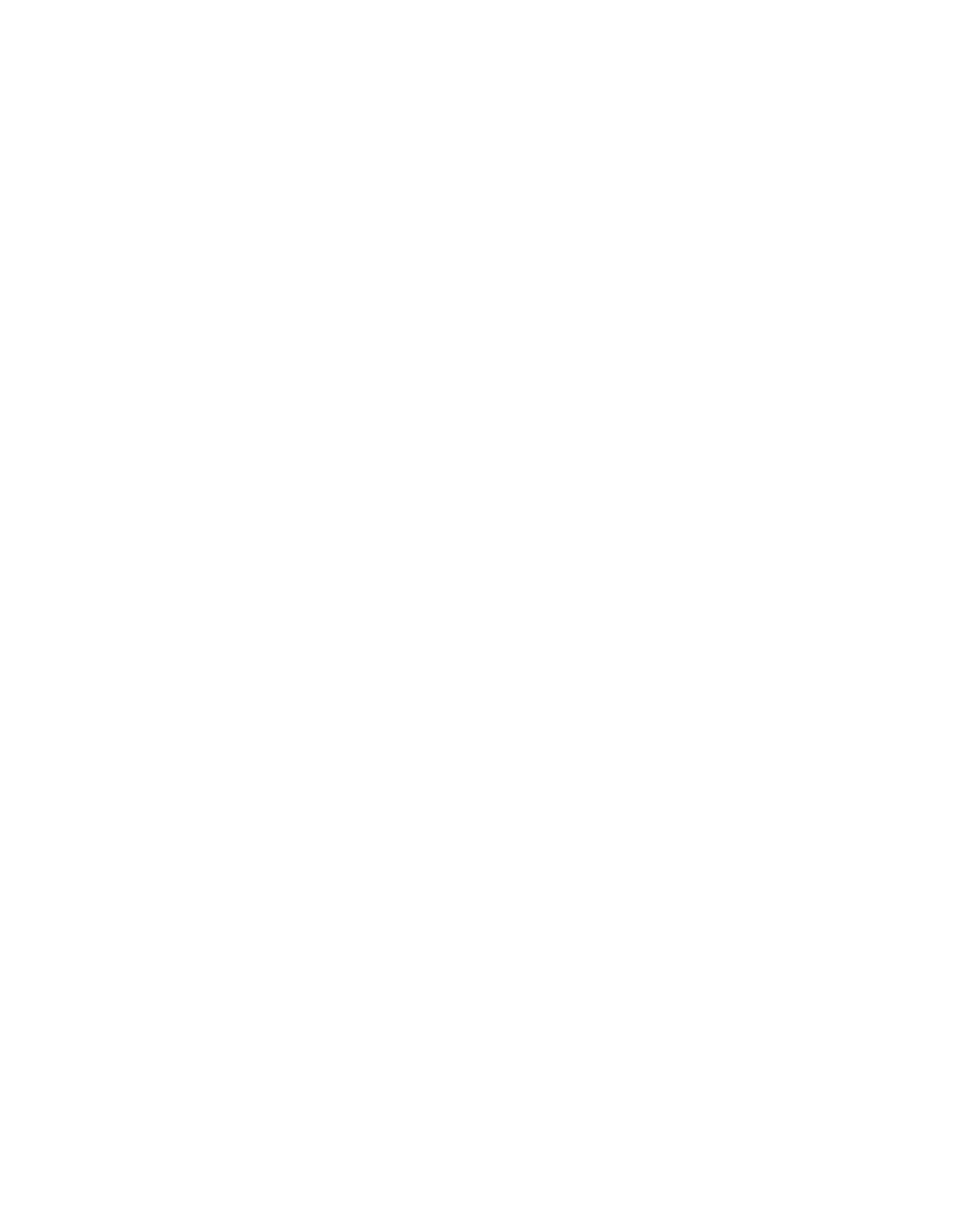# **TABLE OF CONTENTS**

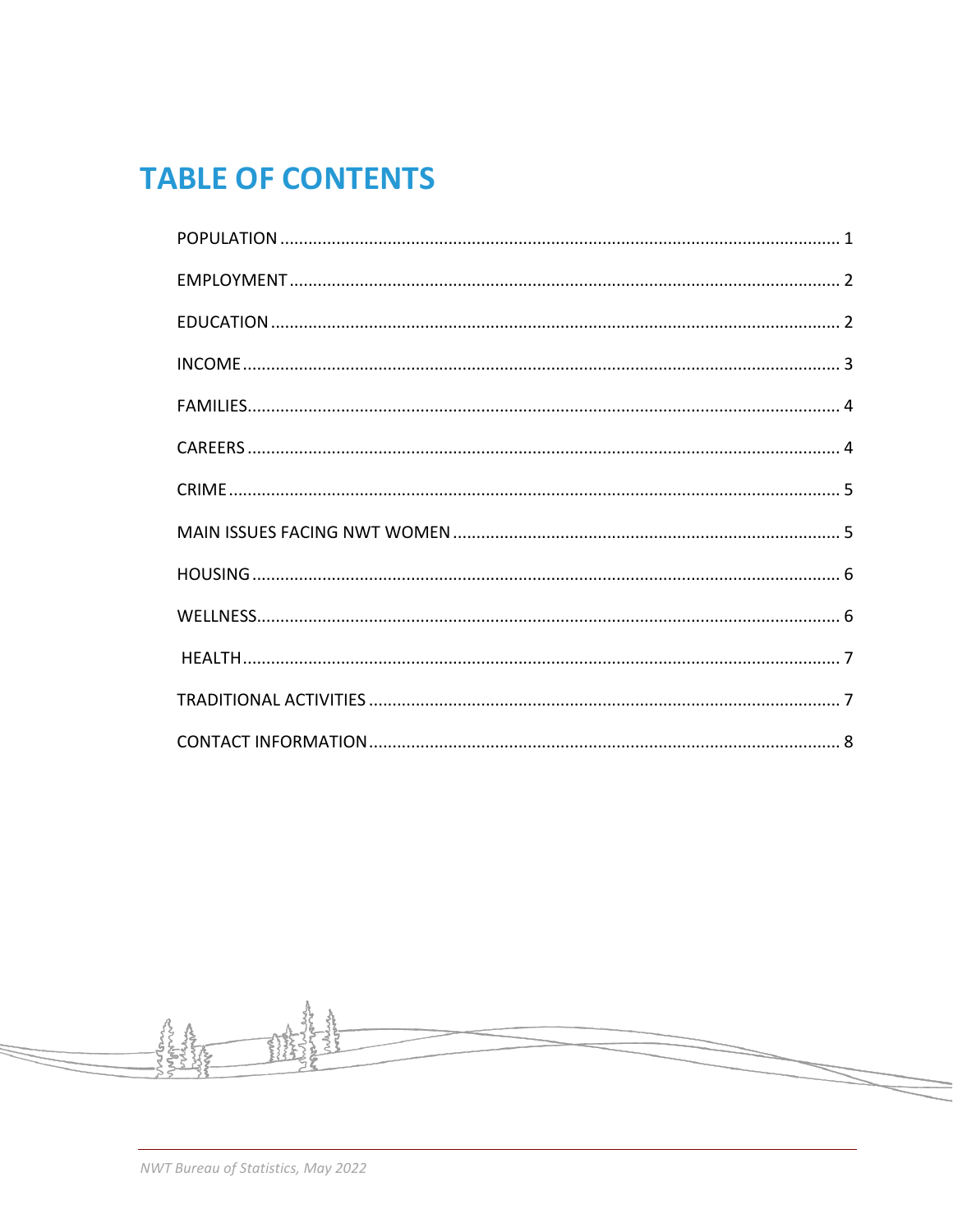## <span id="page-3-0"></span>**POPULATION**

In 2021, there were 45,504 people living in the Northwest Territories (NWT) with females accounting for just under half of the population. The NWT population consists of similar proportions of Indigenous (First Nation, Inuit and Métis) and Non-Indigenous persons.

|                 | <b>NWT</b> |       | Female |              | Male   |       |
|-----------------|------------|-------|--------|--------------|--------|-------|
| 2021 Population | #          | %     | #      | %            | #      | %     |
| <b>Total</b>    | 45,504     | 100.0 | 22,137 | <b>100.0</b> | 23,367 | 100.0 |
| Indigenous      | 22,724     | 49.9  | 11,214 | 50.7         | 11,510 | 49.3  |
| Non-Indigenous  | 22,780     | 50.1  | 10,923 | 49.3         | 11,857 | 50.7  |

Source: NWT Bureau of Statistics Population Estimates

Between 2003 and 2021, the female population in the NWT rose from 20,493 to 22,137.



- The NWT Non-Indigenous female population increased by 10% compared to 6% for Indigenous females between 2003 and 2021.
- The total number of Indigenous females in Yellowknife increased by 1,350 persons in the 19-year period (+17%). By comparison, the female Indigenous population grew by 3% in smaller NWT communities.

When looking at population, the numbers of people 65 years and over as well as persons under the age of 15 are often analyzed due to the impacts these populations have on resources such as health care, education and housing.



- Between 2003 and 2021, the proportion of children decreased while the proportion of seniors increased in the NWT.
- Changes to the population distribution were consistent in all three NWT community types: Yellowknife, regional centres (Fort Smith, Inuvik & Hay River)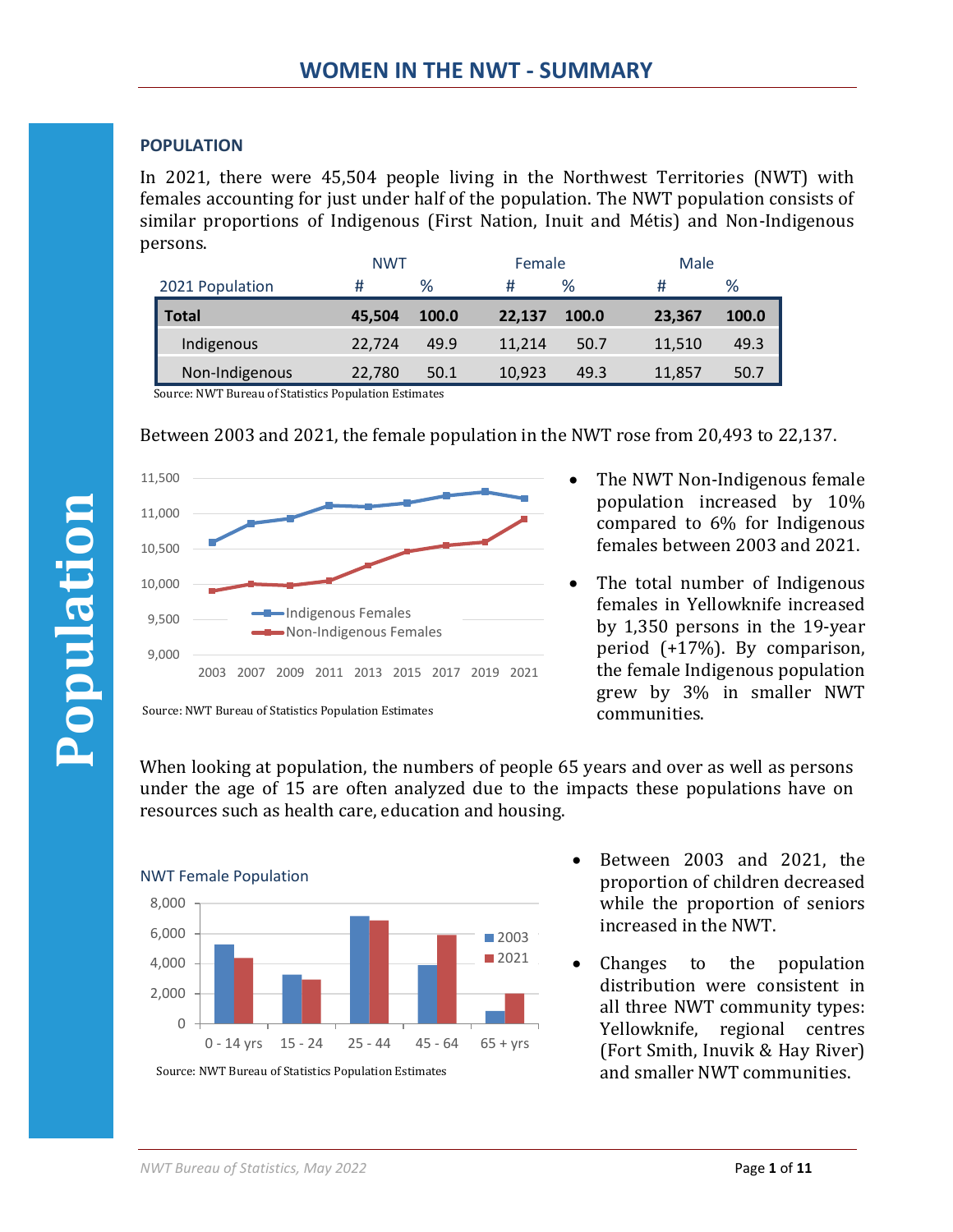# <span id="page-4-0"></span>**EMPLOYMENT**

Overall employment rates for NWT females are slightly lower than that of NWT males. However, differences emerge when comparing rates by ethnicity and geography.

| 2019 Employment Rates        | Female | Male  |
|------------------------------|--------|-------|
| <b>Northwest Territories</b> | 65.4%  | 66.0% |
| <b>Yellowknife</b>           | 73%    | 77%   |
| Indigenous                   | 54%    | 66%   |
| Non-Indigenous               | 80%    | 80%   |
| <b>Rest of Communities</b>   | 58%    | 56%   |
| Indigenous                   | 50%    | 46%   |
| Non-Indigenous               | 79%    | 81%   |

- NWT Indigenous females had an employment rate of 51% compared to 79% for Non-Indigenous females.
- Outside of Yellowknife, Indigenous females had a higher employment rate than Indigenous males (50% vs. 46%).

Source: 2019 NWT Community Survey

## <span id="page-4-1"></span>**EDUCATION**

The relationship between education and employment is evident when comparing employment rates by highest level of education for women in the NWT as those with higher levels of formal education have higher the rates of employment.





- Employment opportunities are limited for people with lower levels of formal education. This pattern holds regardless of ethnicity or geography.
- The employment rate for women with some high school (but no diploma) was 35% in Yellowknife, 52% in the regional centres and 37% smaller communities.

Education levels for females increased in the NWT between 1999 and 2019.

| <b>NWT Female</b><br><b>Highest Education Level</b> | 1999 | 2019 |
|-----------------------------------------------------|------|------|
| Less than grade 9                                   | 13%  | 7%   |
| High school, no diploma                             | 19%  | 19%  |
| High school diploma                                 | 21%  | 23%  |
| Other certificate or diploma                        | 30%  | 26%  |
| University degree                                   | 14%  | 25%  |

Source: 1999 & 2019 NWT Community Survey

- While increasing over the 20 year period, formal education levels of Indigenous women are below those of Non-Indigenous females in the NWT.
- In 2019, 9% of Indigenous women and 40% of Non-Indigenous women had a university degree as their highest level of education.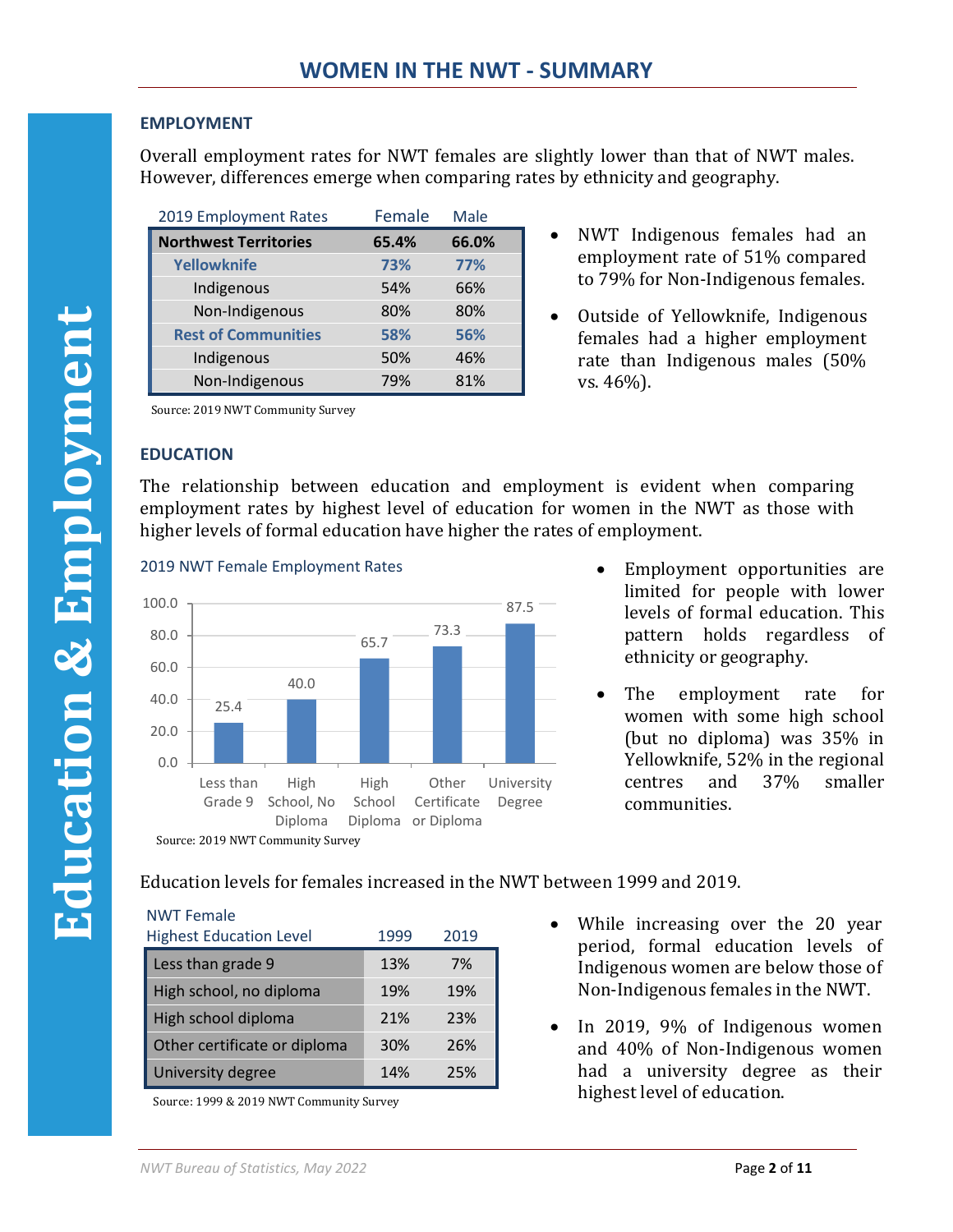Obtaining a high school diploma is generally an important predictor of social indicators such as health, housing and income. Between 1999 and 2019, the proportion of NWT females with a high school diploma rose from 56% to 66%.



## Percentage of NWT Population with a High School Diploma, 2019

- Females are more likely to have a high school diploma than males.
- Just under half of Indigenous females had a high school diploma compared to 89% of Non-Indigenous.

# <span id="page-5-0"></span>**INCOME**

Higher levels of education are associated with both higher employment prospects and higher income. In comparing employment income of women working full-time and a full year, NWT women with higher levels of education had higher average earnings.

| NWT Women |
|-----------|
|           |

| Average Employment Income, 2016 |  |
|---------------------------------|--|
|                                 |  |

| <b>NWT Average (full year, full-time)</b> | \$84,636  |
|-------------------------------------------|-----------|
| No certificate, diploma or degree         | \$54,921  |
| High school diploma                       | \$71,333  |
| College                                   | \$80,923  |
| University                                | \$106,080 |
| -----                                     |           |

• In 2016, average employment income (full-time, full year) for NWT women was \$84,636 compared to \$96,979 for males.

Source: 2016 Census

Approximately half of NWT women (51%) and 57% of males between the ages of 25 to 64 and worked full-time for the full year compared to 57% of males.

The 2019 NWT Community Survey provided information on persons not in the work force. Around 14% of females and 12% of males over the age of 15 in the NWT did not want a job with being retired or elderly as the top reason for not wanting employment. Women in the NWT were more likely to be caregivers with 24% of females selecting caring for children or other relatives as the main reason for not wanting a job compared to 7% of males.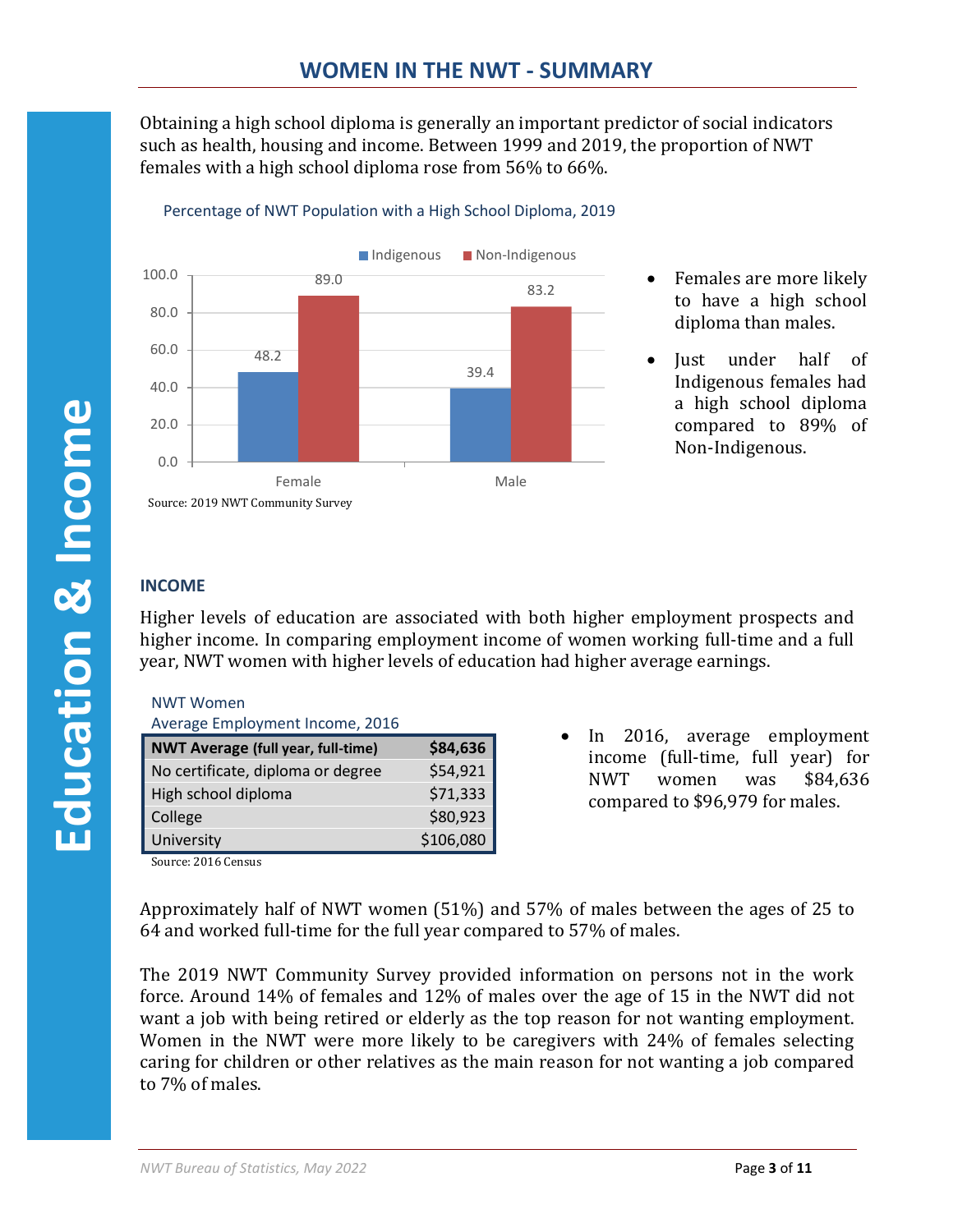### <span id="page-6-0"></span>**FAMILIES**

The NWT has more lone-parent families compared to Canada.





- Overall, one in five families in the NWT (21.7%) are loneparent families.
- In smaller NWT communities, nearly one in three (29.2%) families are lone-parents.
- Lone-parents in the NWT are 74% lone-mothers and 26% lone-fathers.

Source: 2016 Census

NWT couple families with children had a median income of \$165,912 in 2016 – the highest of all Canadian provinces and territories. Lone parent families in the NWT had a median income of \$65,408. The median income for a NWT female lone parent was \$60,032 compared to \$78,080 for a male.

# <span id="page-6-1"></span>**CAREERS**

Females working outside the home in the NWT were most likely to work in occupations related to business, finance & administration, closely followed by jobs within education, law, and social, community & government. While the jobs employing the highest number of NWT females were elementary school teachers, administrative officers/assistants, cashiers and nurses, the top jobs for males included heavy equipment operators, truck drivers and construction labourers. One in three men in the NWT were employed in the trades, transport or in machine operating occupations (30%) compared to 3% of NWT females.



#### Percentage of NWT Persons Employed by Select Occupations, 2019

**Careers**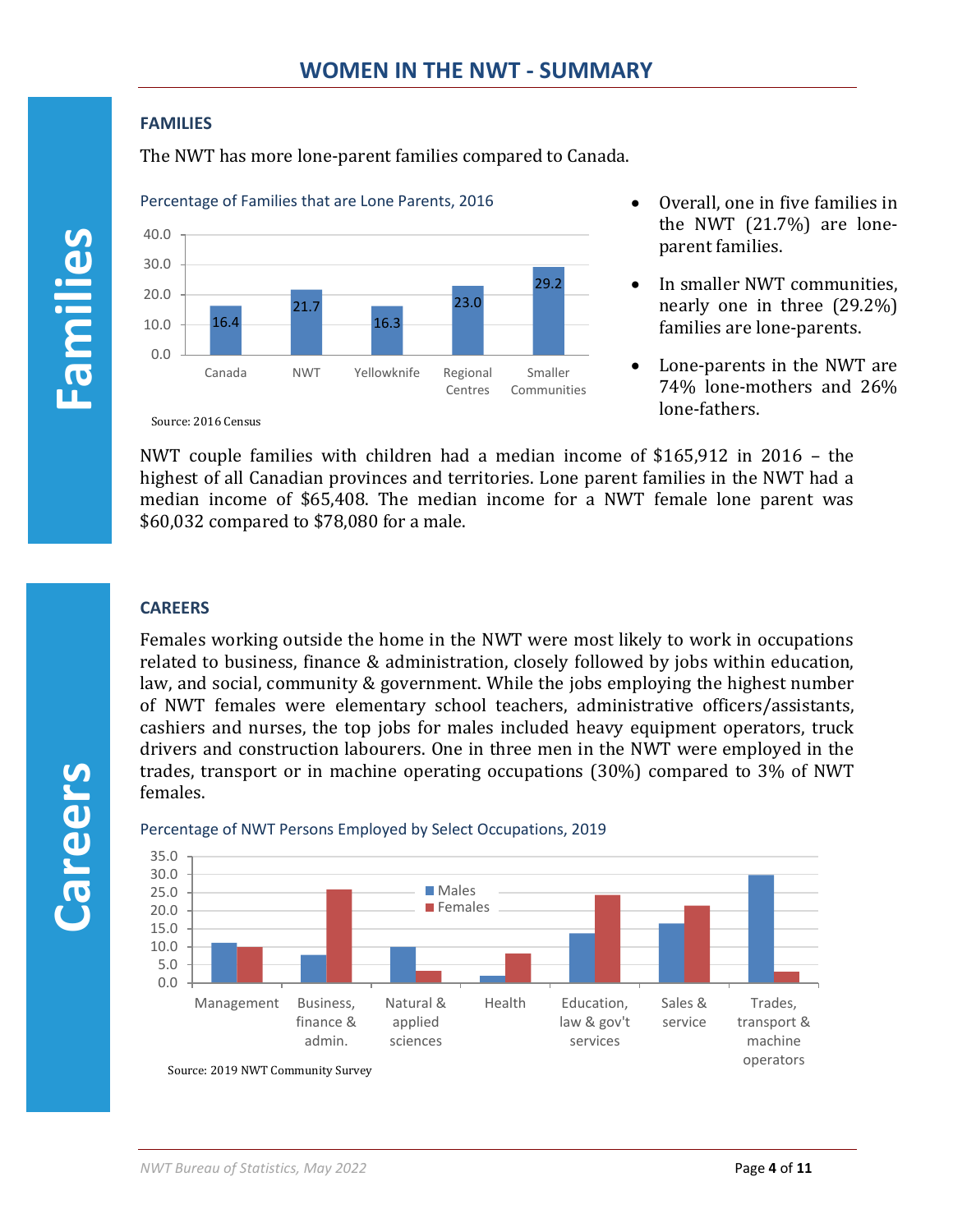# <span id="page-7-0"></span>**CRIME**

Crime rates tend to be higher in smaller communities in the NWT compared to rates in Yellowknife and the regional centres.

| 2020 Crime Rates<br>Per 1,000 Persons | Violent<br>Crime | Property<br>Crime |
|---------------------------------------|------------------|-------------------|
| Yellowknife                           | 64.1             | 199.9             |
| Fort Smith, Hay River & Inuvik        | 121.3            | 250.4             |
| <b>Smaller Communities</b>            | 191.8            | 462.2             |
| <b>Northwest Territories</b>          | 116.1            | 292.2             |

Source: Statistics Canada

- At 116.1 per 1,000 persons, the NWT violent crime rate is 9 times higher than the Canadian rate of 12.5.
- The property crime rate is also higher in the NWT compared to Canada (292.2 vs. 30.7).
- The NWT female crime rate is generally four times lower than that of males.

The NWT has the second highest rate of female victim intimate partner violence in Canada.



- In 2020, the number of NWT female victims from police-reported intimate partner violence was 6,310 per 100,000 (age 15-84).
- Intimate partner violence refers to violence committed by current or former married spouses, common-law partners, or boyfriends/girlfriends.

# <span id="page-7-1"></span>**MAIN ISSUES FACING NWT WOMEN**

Source: Statistics Canada

The 2019 NWT Community Survey asked what was the single most important issue women face in the NWT. One in five households (24%) cited violence against women and children as the most important issue, followed by lack of affordable housing (18%).



- NWT households also indicated shortages of affordable child-care and social support programs as issues for NWT women.
- Approximately 8% of households felt that NWT women did not face any important issues.

**Crime Rate**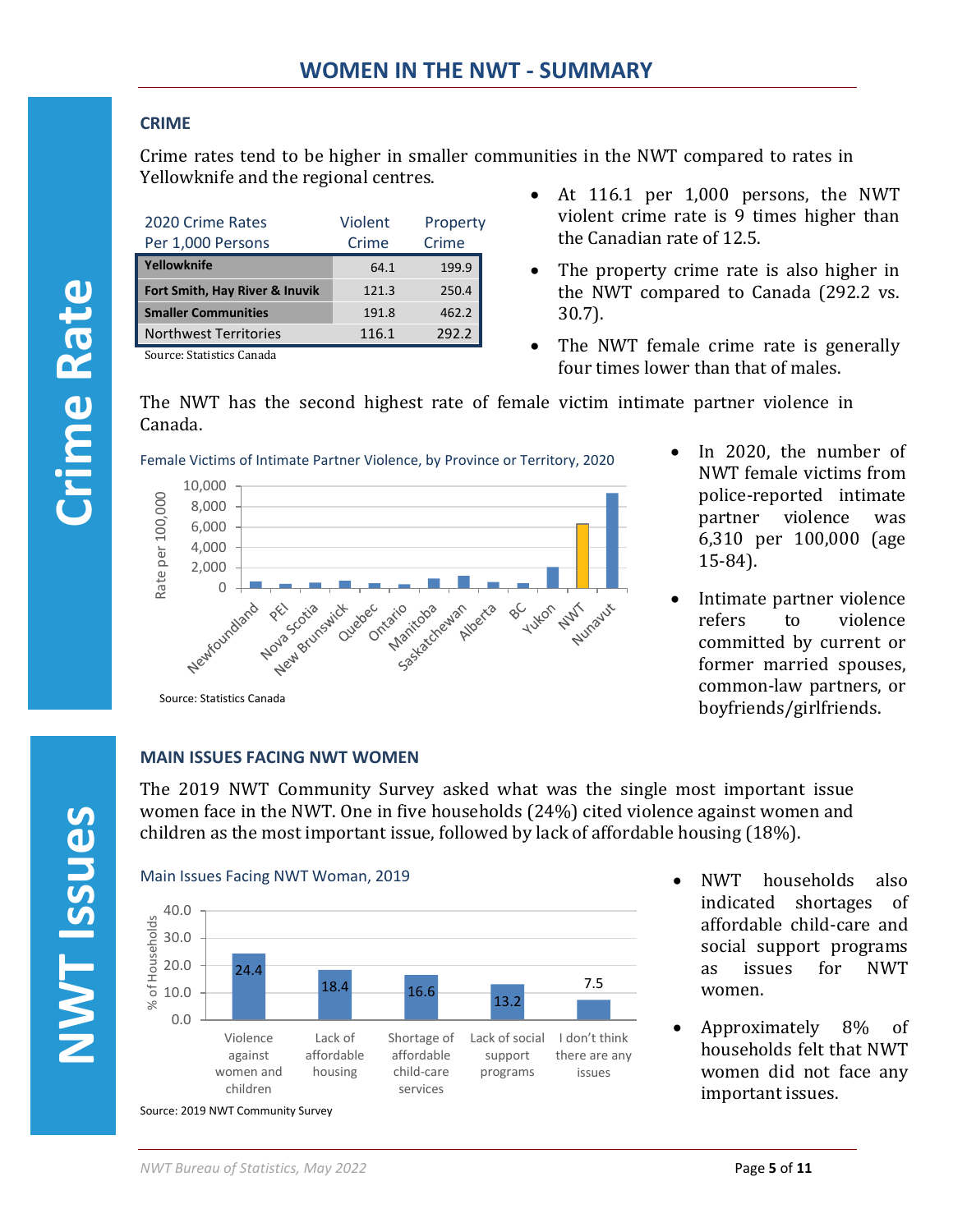## <span id="page-8-0"></span>**HOUSING**

In 2019, affordability was the leading housing issue in the NWT, followed closely by issues with adequacy. Four out of ten NWT households (43%) had at least one problem related to the three main types of housing issues:



- Affordability issues when shelter costs (like rent or mortgage payments, utilities, insurance etc.) are more than 30% of household income.
- Adequacy issues when houses require major repairs, or are without running water or an indoor toilet.
- Suitability issues when houses lack the suitable number of bedrooms for the characteristics of household occupants.

Housing adequacy issues, primarily due to the need for major repairs, was more common in smaller communities. Affordability was the top housing issue in Yellowknife with 29% of households spending more than 30% of their income on shelter costs.

# <span id="page-8-1"></span>**WELLNESS**

A variety of indicators can be used to help measure the health and wellness of a population, such as self-perceived mental health and a sense of community belonging.

**Housing** 





Source: 2017/2018 Canadian Community Health Survey

- Approximately 8 in 10 women in the NWT felt a very or somewhat strong sense of belonging to their community, higher than the Canadian rate.
- Compared to Canada, females in the NWT were less likely to rate their mental health as very good or excellent (69% vs. 62%).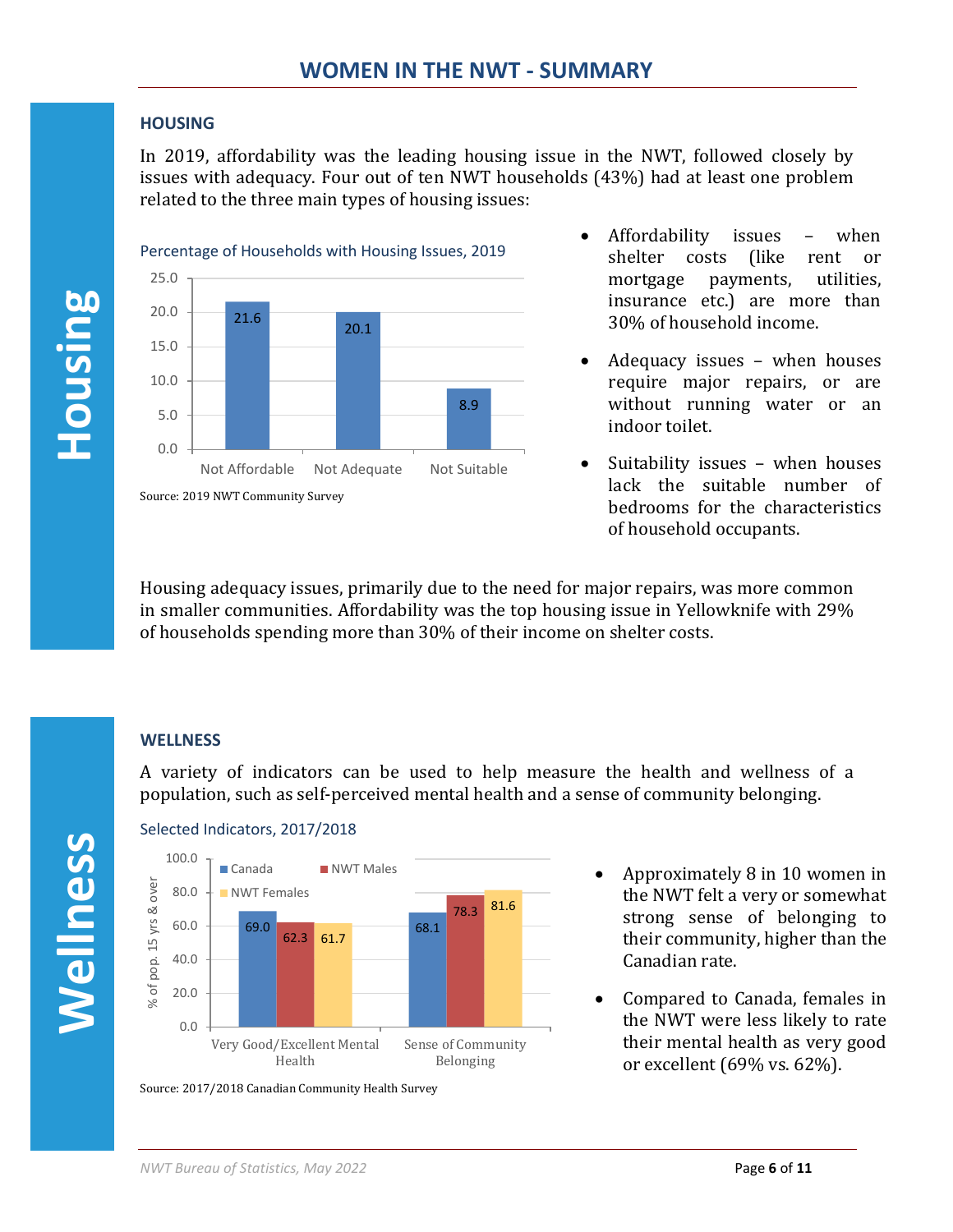# <span id="page-9-0"></span>**HEALTH**

In looking at health indicators, and healthy behaviors in particular, differences of note exist between Indigenous and Non-Indigenous women in the NWT. While more NWT Non-Indigenous women drink alcohol (83% vs. 66%), Non-Indigenous women drink less frequently and consume less when they do drink. Of current drinkers, 25% of female Non-Indigenous compared to 57% of female Indigenous are considered heavy drinkers.



Selected Health Indicators, 2018



- Heavy drinking is defined for females as consuming four or more drinks on one occasion at least once per month.
- In 2018, 46% of Indigenous women in the NWT were daily or occasional smokers, a drop from 59% in 2002.
- While smoking rates have dropped historically in the NWT, the use of marijuana has increased.

Source: 2018 NWT Tobacco, Alcohol and Drug Survey

In 2018, prior to its legalization, 20% of females had used marijuana in the past 12 months, up from 16% in 2002. Rates of marijuana use increased for both Indigenous and Non-Indigenous NWT women.

# <span id="page-9-1"></span>**TRADITIONAL ACTIVITIES**

Women living outside of Yellowknife were more likely to participate in a number of traditional activities including fishing and hunting, gathering berries and doing arts and crafts.



## Percentage of NWT Women (15 yrs & over) Participating in Selected Traditional Activities, 2019

• Indigenous women in the NWT were more likely to be active in traditional activities like fishing, hunting, or berry picking than Non-Indigenous women. For example, 1 in 3 Indigenous females (33%) hunted or fished in 2019 compared to 1 in 5 Non-Indigenous females (21%).

**Traditional Activities Traditional Activities**

**Health**